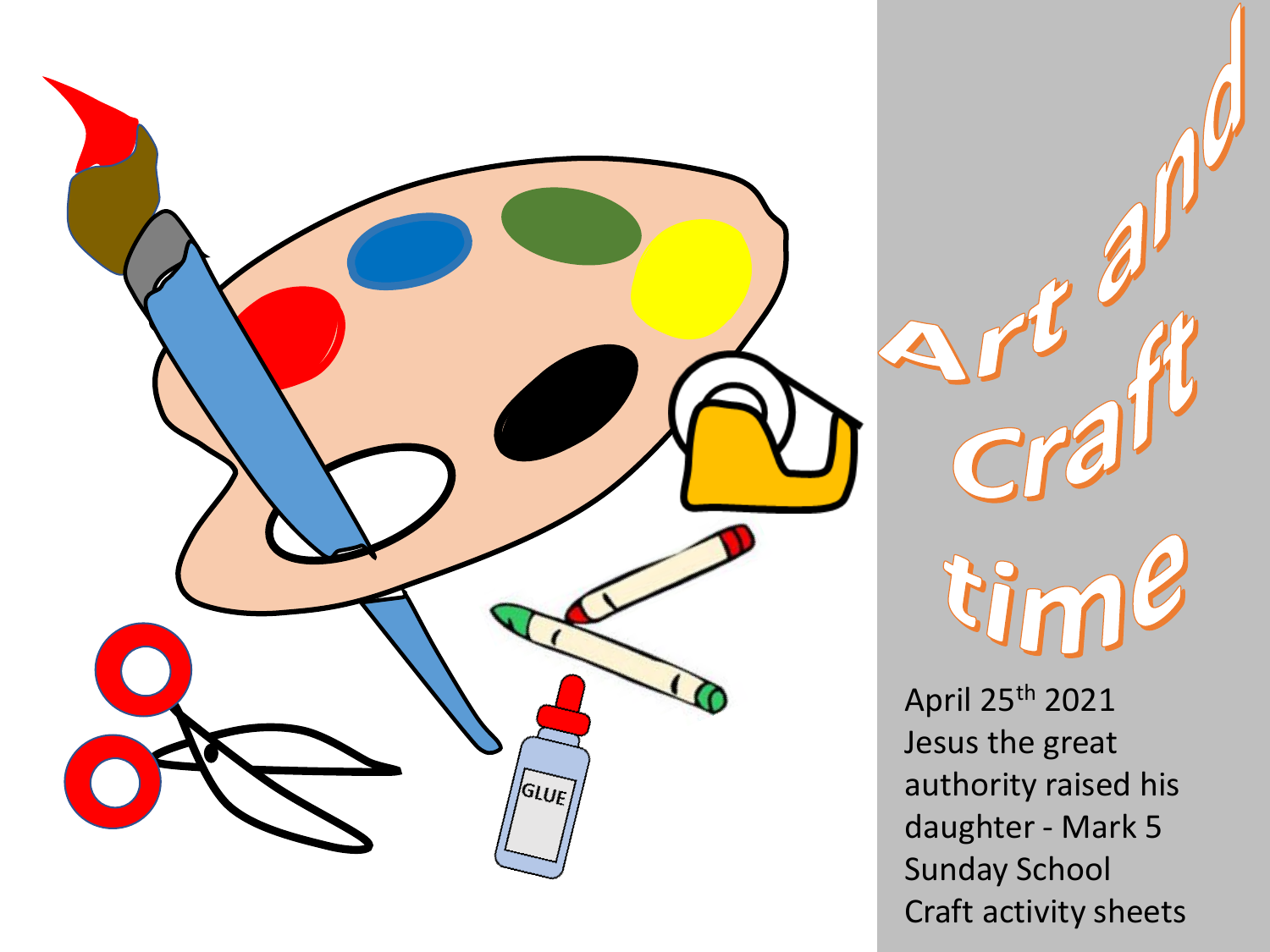2. Mark 5 (Luke 8) — Jairus' Daughter



**Beginners**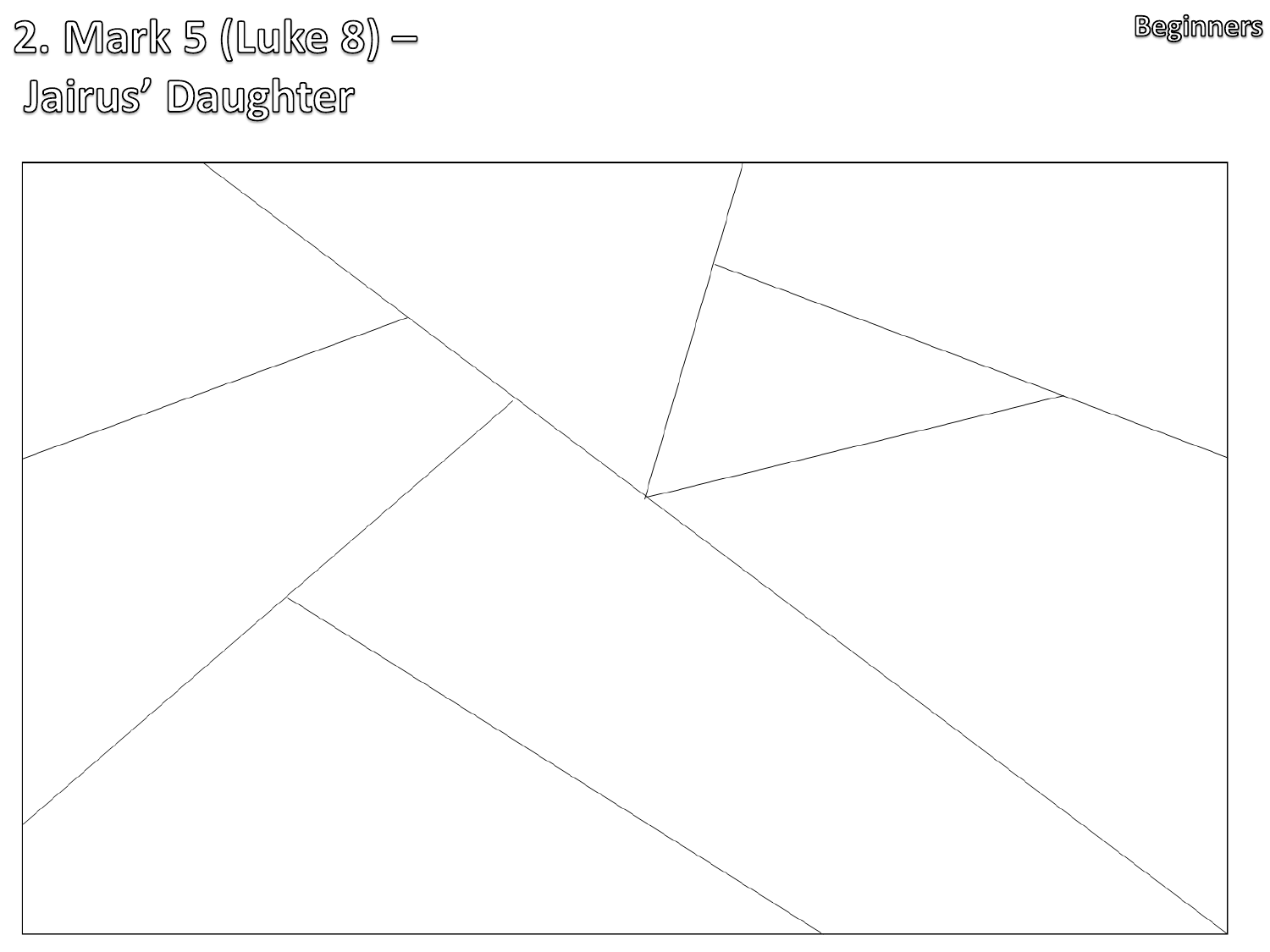**Beginners** 

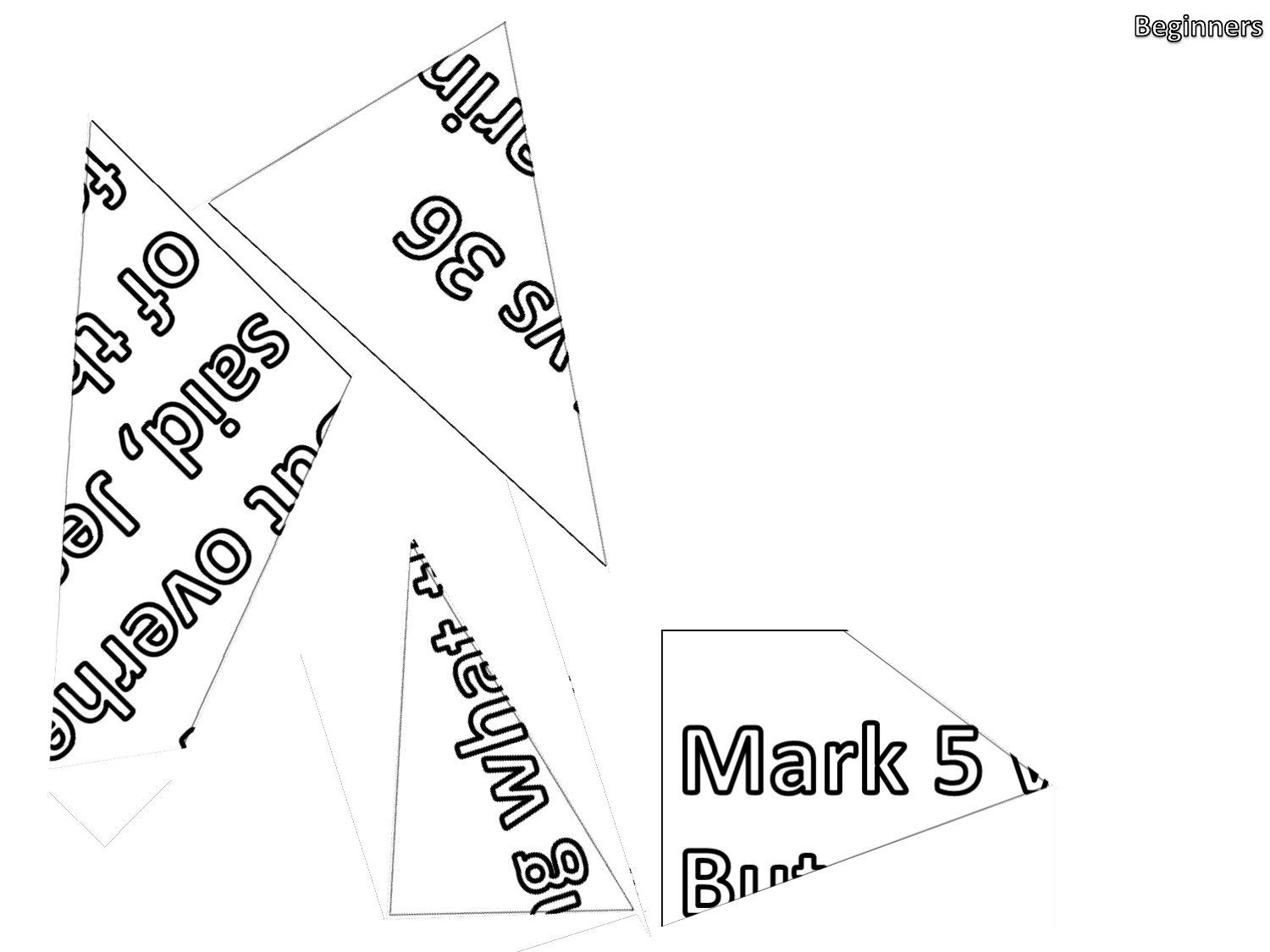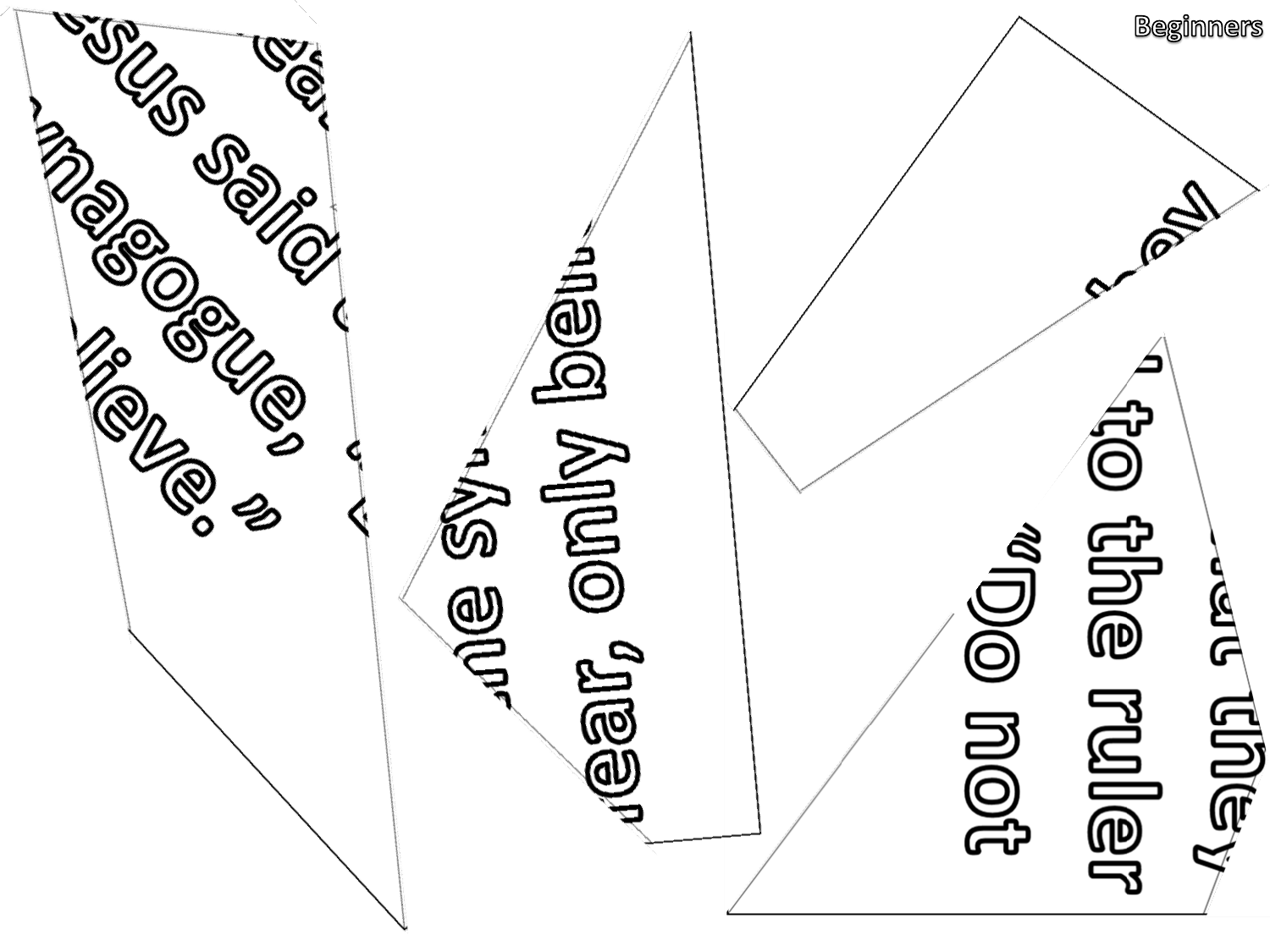2. Mark 5 (Luke 8) — Jairus<sup>,</sup> Daughter

| People / number  |  |
|------------------|--|
| Legion           |  |
| Jairus           |  |
| The woman        |  |
| Jairus' Daughter |  |
| Peter            |  |
| <b>Mourners</b>  |  |
| 12               |  |
| Jesus            |  |

| <b>Items</b> |                                  |
|--------------|----------------------------------|
|              | This person was dead             |
| $\Box$       | One of the people invited in     |
|              | The Fathers perfect authority    |
| P            | The picture of perfect authority |
| D            | A Man troubled with demons       |
|              | Person with internal bleeding    |
|              | These people made lots of noise  |
|              | Leader of the synagogue          |

Link the people or number with the item